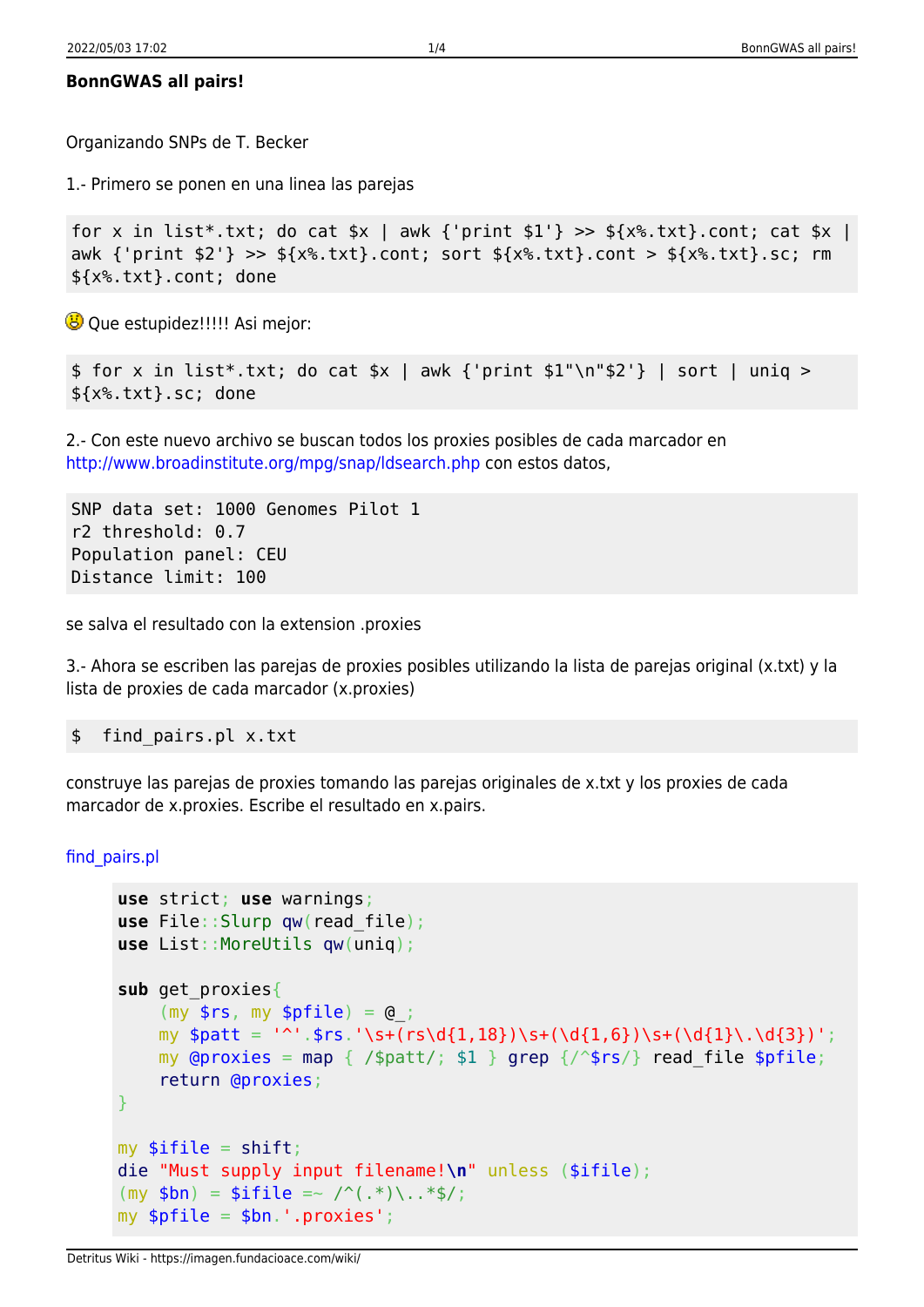```
mv sofile = sbn.'.pairs':
my int qx/wc - l sifile | awk {'print \s1'}}/;open(IPF, "<$ifile") or die "Cant open input file\n";
my @pairs;
print "looking for pairs in $tl inputs...\n";
my $l = 0;while(<IPF>){
    (my $a, my $b) = / (rs\ddot{1},18})\s + (rs\ddot{1},18))/;$l++; my $prc = 100*$l/$tl;
    $prc = ~ s/^(\d{1,3}\.\d{2})\d*$/$1/; print "$a - $b -> $prc%\n";
    if($a && $b){
        my @aps = uniq get proxies($a, $pfile);
        my @bps = unique get proxies({$b, $pfile)}; foreach my $ap (sort @aps){
             foreach my $bp (sort @bps){
                 push @pairs, "$ap $bp";
 }
         }
    }
}
close IPF;
my @upairs = uniq @pairs;
my scalar Qupairs;print "writing $np pairs to $ofile ...\n";
open(OPF, ">$ofile") or die "Cant open output file\n";
foreach my $pair (sort @upairs){
     print OPF "$pair\n";
}
close OPF;
```
4.- Despues se escogen sólo las parejas donde ambos marcadores esten descritos en la base de datos. Ejemplo,

grppairs.pl listTEST5.pairs /home/data/Variomics/ADNIimpQC2.bim > listTEST5.pairs.grp

[grppairs.pl](https://imagen.fundacioace.com/wiki/doku.php?do=export_code&id=genetica:bonngwas_all&codeblock=6)

```
use strict; use warnings;
use File::Slurp qw(read_file);
myshift;
mvshift;
map \s+ (rs\delta(1,18))\s/, $1=>$2} read file
```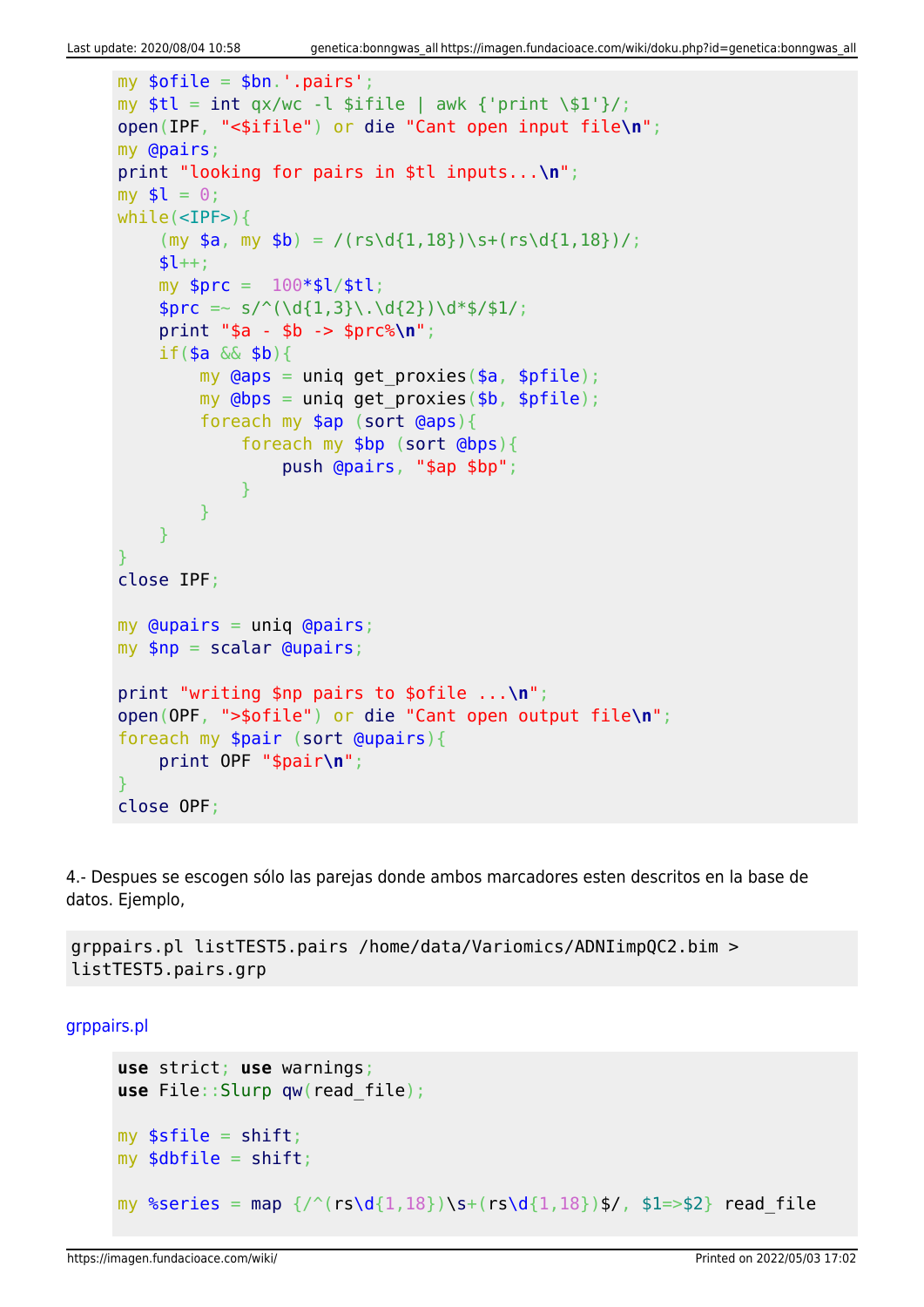```
$sfile;
map \{\sqrt{s}(1,18)\}\s+grep \{\sqrt{s}(1,18)\}read file $dbfile;
foreach my $pair (sort keys %series){
    if(exists $dbpairs{$pair} && exists $dbpairs{$series{$pair}}){
        print "$pair $series{$pair}\n";
    }
}
```
5.- Tras esto ya se puede correr intersnp deuna manera racional.

Para los dos ultimos pasos hemos hecho un script que engloba el procesamiento de un test en todas las DBs.

[isnp4all.pl](https://imagen.fundacioace.com/wiki/doku.php?do=export_code&id=genetica:bonngwas_all&codeblock=7)

```
use strict; use warnings;
use File::Basename qw(basename);
use File::Find::Rule;
myshift;
mv @dbs = qw(ADMURimpOC2 ADNIimpOC2 GenADA impOC2 NIA AD impOC2
TGEN_impQC2);
my $sel template = '/home/data/Bonn GWAS/selection file template.txt';
(my $test) = $origpairs =~ /listTEST(\d*)\.pairs/;
my sw dir = 'intersnp TEST'.$test;
mkdir $w_dir;
chdir $w_dir;
my \daggerodir = 'outputs';
mkdir $odir;
my $tmpsel = 'selection_file_TEST'.$test.'.txt';
foreach my $dbname (@dbs){
     my $targetdb = '/home/data/Variomics/'.$dbname;
     my $grpfile = 'listTEST'.$test.'_'.$dbname.'.grp';
     my $order ='grppairs.pl '.$origpairs.' '.$targetdb.'.bim >
'.$grpfile;
     print "Grep $origpairs into $dbname...\n";
     system($order);
     print "Done\n";
     open TEMPLATE, "<$sel_template" or die "Could not find template\n";
     open TMPS, ">$tmpsel";
    my \text{softile} = \text{Soft.'}/'.\text{6} domame.' TEST'. \text{stest.''};
     while (<TEMPLATE>){
         s/<Database>/$targetdb/;
         s/<Test>/$test/;
         s/<Pairs>/$grpfile/;
         s/<Output>/$ofile/;
        print TMPS "$ ";
     }
```